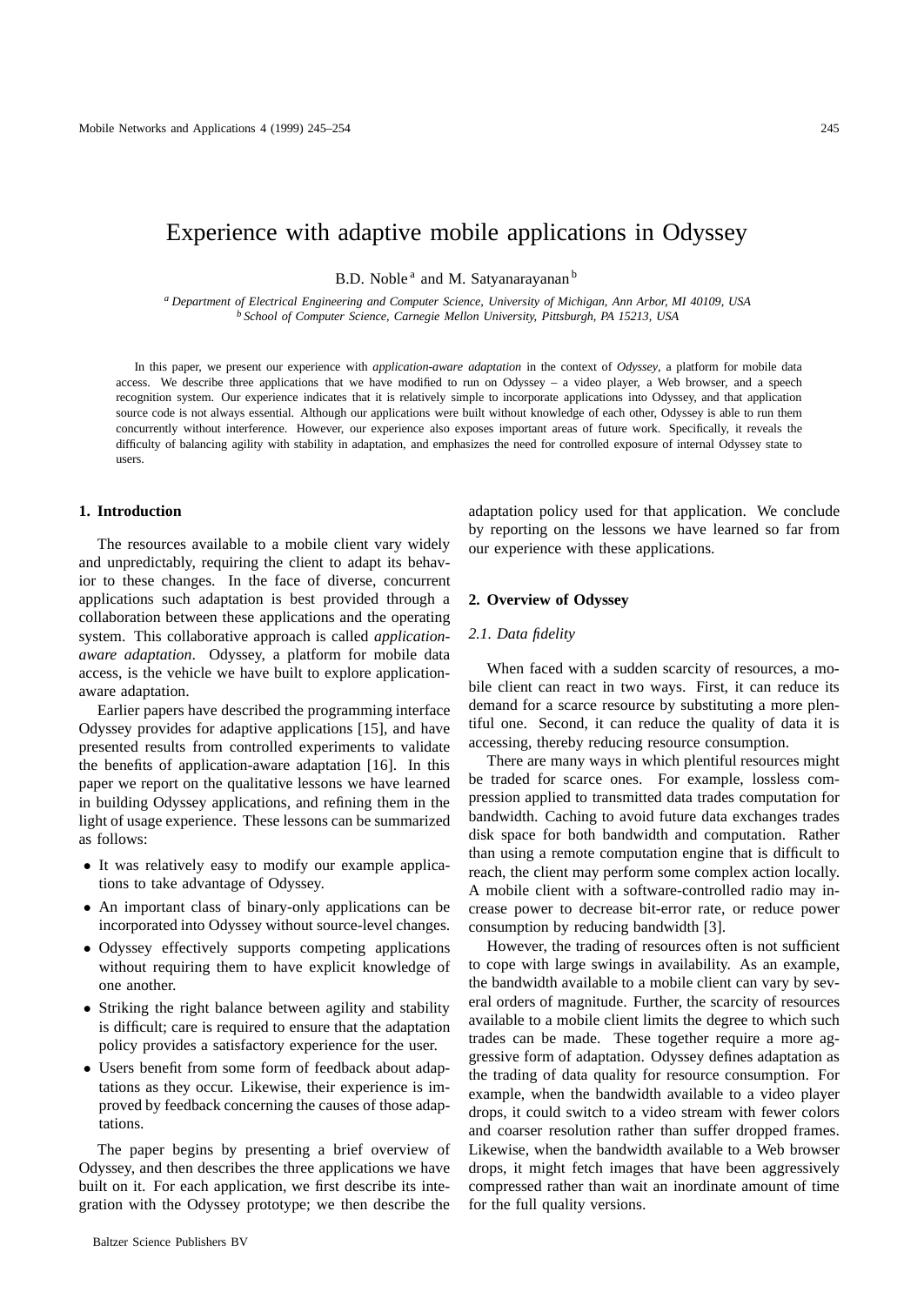Odyssey defines a new property, *fidelity*, to quantify this notion of quality. For any data item, there exists a most complete, current, detailed version of that item called the *reference copy*. Ideally, the reference copy is always presented to the mobile user. However, when resources become scarce, the item will be degraded in some way. Fidelity is defined as the degree to which a presented item matches the reference copy.

Fidelity is necessarily a type-specific notion; different kinds of data are degraded in different ways. For example, video may be degraded by dropping frames, reducing image size, or reducing image quality of individual frames. Maps can be degraded by either coarsening the level of detail, or removing certain classes of features; for example, one might only look at roads and rivers, ignoring buildings.

This notion of fidelity requires data to be relatively rich in structure; an untyped stream of data cannot be degraded in any meaningful way beyond relaxing consistency constraints. Therefore, Odyssey's target applications are those which access relatively rich, and hence resourcedemanding, data.

Note that the trading of fidelity for resource consumption is different from what is often meant by adaptation. For example, TCP adapts its window size in an effort to maximize throughput without causing undue congestion. This sense of adaptation is necessary on a mobile node, but is not sufficient. When bandwidth drops by several orders of magnitude, a drastically reduced window size will allow the mobile client to get the best throughput possible. However, data will then arrive at the client at too slow a rate to be acceptable.

#### *2.2. Model of adaptation*

In Odyssey's view, the operating system is responsible for monitoring resource availability, notifying applications of relevant changes to those resources, and enforcing resource allocation decisions. In contrast, each application is responsible for deciding how best to exploit available resources. This approach best supports adaptation by concurrent and diverse applications; it is called *application-aware adaptation*.

The merits of application-aware adaptation can be best understood by considering its alternatives. Since fidelity is a type-specific notion, one might be tempted to place responsibility for adaptation entirely with the application. We call this approach *laissez-faire adaptation*, and it is exemplified by work such as RLM [11] and Cen's feedbackadaptive toolkit [2,7]. Such approaches do allow individual applications to adapt precisely according to their own goals, and do not require any operating system support. However, concurrent applications that use *laissez-faire* adaptive schemes are unlikely to behave well. They each adapt to the same set of environmental changes, and compete for the same set of scarce resources. Without some central authority, they are likely to interfere with one another and adapt



Figure 1. Odyssey architecture.

at cross purposes; *laissez-faire* adaptation cannot support concurrency.

One could remedy this shortcoming by making the system entirely responsible for adaptation, an approach called *application-transparent adaptation*. Examples of such systems include Coda [14] and Bayou [21]. Legacy applications can continue to run on these systems unmodified, as they are not involved in adaptation decisions. However, they cannot support different applications that, when using the same data in the same circumstances, desire different adaptive behavior; application-transparent adaptation cannot support diversity.

# *2.3. Client architecture*

The architecture of an Odyssey client is shown in figure 1. The bulk of the architectural components reside in user space for simplicity of implementation. However, they should be thought of as part of the operating system, and could be implemented either directly in the kernel or as a middleware layer between the kernel and the applications.

Odyssey objects are available to applications as part of the file name space. The *interceptor* provides a VFS client [9] that forwards file system requests on Odyssey objects to the *viceroy*; this latter component is responsible for all type-independent functionality on the client. The viceroy's most important task is monitoring the availability of resources and managing their use. To do so effectively, the viceroy must have knowledge of all resource usage on behalf of applications in the system.

Since fidelity is a type-specific notion, each Odyssey object must carry with it a notion of type. The *wardens* are a set of type-aware code components, one warden per type. Wardens are chiefly responsible for providing a menu of fidelities from which applications can pick. Wardens can also provide semantically rich access methods to applications, and can take advantage of type knowledge to optimize resource usage, consistency, and so on.

#### *2.4. Programming interface*

Odyssey adds two calls to the standard system API. The first, *resource request*, is used to inform Odyssey of the changes to resource availability of interest to the calling application. For example, a video player might wish to know if bandwidth ever drops below a certain level. The second, *type-specific operation*, is used by an application to change the fidelity at which data is accessed. In the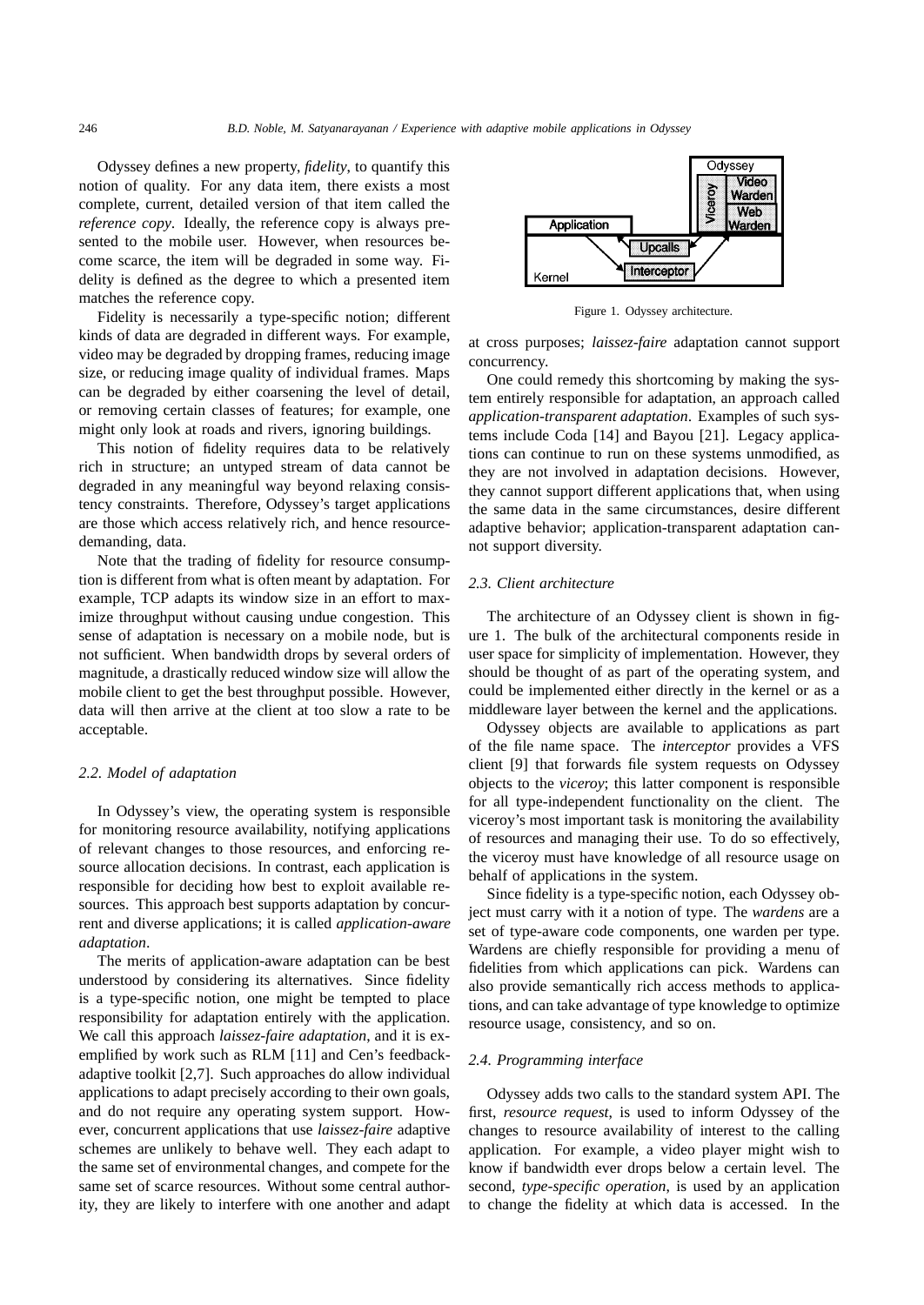# request (in path, in resource-descriptor, out request-id)

(a) Placing a Request

| resource id            |  |
|------------------------|--|
| lower bound            |  |
| upper bound            |  |
| name of upcall handler |  |

(b) Resource Descriptor Fields

Figure 2. Resource requests.

example above, the video application might reduce frame rate when bandwidth does drop significantly.

The request API takes advantage of the fact that not all changes in resource availability need be made known to an application; only certain changes are of interest. For example, consider a video player showing a particular movie at a medium level of fidelity. Small changes in bandwidth are unimportant, but large enough changes may warrant raising or lowering fidelity. The range defined by these limits is called a *window of tolerance*.

When an application chooses a fidelity level, it tells the system of any relevant tolerance windows by issuing a resource request, shown in figure 2. A request names some particular resource, the window of tolerance on that resource, and a function to call when the resource strays outside of the specified window. Resources of interest include bandwidth, latency, disk space, available compute power, remaining battery power, and money.<sup>1</sup>

These resource requests are forwarded to the viceroy, which records them. As it updates its estimates of resource availability, it checks these estimates against any established windows of tolerance. If a resource strays outside of one or more requested windows, each affected application is notified via an *upcall*. This mechanism allows the viceroy to filter out uninteresting changes in availability, and focus on those of importance to some application.

Upcalls are treated much like signals, but they are delivered with exactly-once semantics rather than at-most-once, and may pass arguments and return values. A resource notification upcall carries with it the resource whose value has changed along with the new value.

The application responds to this notification by changing the fidelity of the data it is accessing; these fidelity changes are carried out by wardens. Placing the responsibility with the warden amortizes the effort required to support fidelity changes across all applications using that warden's type.

There may be many different wardens, each with many different fidelity-changing operations. Rather than attempt to encode all possible such operations into the API, they are all multiplexed over a single new system call: the typespecific operation, or *tsop*. Figure 3 summarizes the tsop call, which is similar to the POSIX system call ioctl.

 $t\text{sop}(in\$  path, in opcode, in insize, in inbuf, inout outsize, out outbuf)

Figure 3. Type-specific operations.

It passes an unstructured argument buffer to the warden, and receives the result of the operation, if any, in another unstructured buffer.

In addition to providing fidelity-changing operations, the tsop mechanism can provide type-specific access methods to applications. Instead of a limited, byte-oriented open, close, read, and write interface, the warden can export an interface more semantically meaningful for the type in question. For example, the video warden exports an interface allowing applications to read a movie as frames of video, rather than simply bytes in a file.

## *2.5. Managing resources: Bandwidth*

The principal resource of interest in our current prototype is network bandwidth. We chose to start with bandwidth because, for mobile nodes, it is the most volatile of the resources; it can vary over several orders of magnitude without warning.

The bandwidth estimation algorithm makes use of observations at the transport layer, a user-level implementation of an adaptive window-size, reliable transport protocol called RPC2 [19]. Each exchange between client and server is timed and logged, and the viceroy applies a simple linear filter to smooth these observations. The result is a prediction of the near-term total bandwidth available to the machine.

This total bandwidth must be divided amongst the applications competing for it. The viceroy divides most of it based on recent use; those applications that have consumed a larger share in the immediate past are assumed to need a larger share in the immediate future. However, a small portion is reserved and divided fairly; this is to avoid unduly punishing applications that do not use the network for extended periods of time.

## *2.6. Programming model*

The programming model underlying this API is an *adaptive decision loop*. Each Odyssey application implements its decision loop outside the main control flow of the application. The loop is invoked by a resource notification upcall. On notification, the loop first selects a fidelity appropriate to the new resource situation. It then asks for that new fidelity via a tsop, and sets any required windows of tolerance appropriate to the new fidelity. When finished, it awaits the next notification. This isolation of control preserves simplicity when adding adaptive capabilities to an application.

The implication of this structure is that the main body of an Odyssey application must cope with data at varying levels of fidelity. Fortunately, this is already true for a

<sup>&</sup>lt;sup>1</sup> Money was included in anticipation of the use of electronic payments for fee-for-service components of the mobile infrastructure.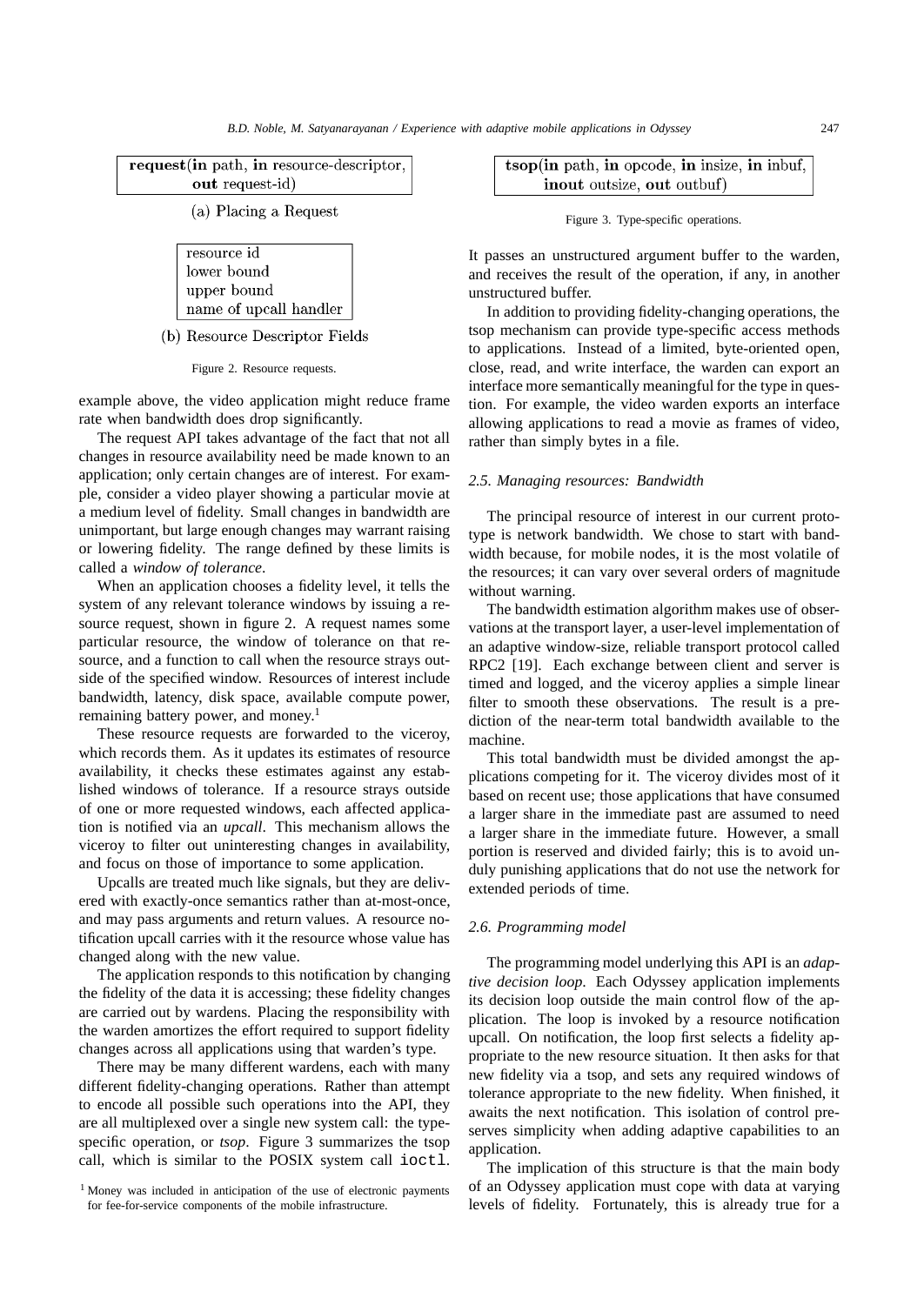large class of interesting applications. For example, most video players can already decode a number of different video representations. Further, most complex data types are self-descriptive. For example, a JPEG [23] image is decoded exactly the same way, regardless of the quality of compression or the number of colors in the color map. A map can be rendered by the same code, whether or not the roads are present. As a result of the positive experience reported in this paper, we now have greater confidence in this programming model.

# **3. Example applications**

To gain first-hand experience with application-aware adaptation, we modified a small set of applications to run on Odyssey. We chose these applications with an eye toward answering the following questions:

- How much effort is required to modify applications to take advantage of Odyssey?
- Can Odyssey effectively support a number of concurrent, diverse applications using different data types?
- Is source code essential? Can *shrink-wrapped* applications – those for which no source is available – also take advantage of Odyssey?

The three applications are: XAnim, a video player; Netscape, a web browser for which source was not available; and Janus, a speech recognition system. Each application uses a different data type, and has its own warden and server, giving a broad range of experience. They are all real applications that enjoy significant use, and each presents unique challenges in integration with Odyssey.

Data can be presented at a number of discrete fidelities, each of which is assigned a fidelity metric between zero and one; a fidelity of one corresponds to the reference copy of the data item. Fidelity levels provide a total ordering on quality of data, but do not necessarily provide a measure of relative quality perceived by the end user. Each application also has a performance metric. The central addition to each application was some *adaptive policy* – the strategy that application would use in trading fidelity for performance. We had no prior experience in designing adaptative policies, and so made choices for each application that were reasonable and stressed the Odyssey API.

Sections 3.1–3.3 describe the three applications. Each section describes the application, warden, and server, as well as how these components are integrated into the Odyssey prototype. Each section provides an estimated count of modified or new lines of C code for each of the applications. It then defines the fidelity and performance metrics, and the fidelity policy of the application.

# *3.1. Video player: XAnim*

The first application added to Odyssey was *XAnim*, a video player whose source code is publicly available [17]. In its original form, XAnim reads a movie file from a local disk and plays it back to the screen, skipping late frames to maintain pace through the file; it was approximately 57 KLOC (thousand lines of code). The main data type used by this player in the context of Odyssey is QuickTime, a standard video format defined by Apple Computer [1]; this format has an explicit time base in which the video stream is encoded, and provides facilities for many different representations.

# *3.1.1. Integration with Odyssey*

The monolithic XAnim application was split into a client, warden, and server. Adding these components to Odyssey was straightforward; Figure 4 illustrates the resulting structure. The server is a relatively simple piece of code consisting of five KLOC, of which one KLOC were added to or modified from the original code base. It stores each movie as a number of pre-computed versions called *tracks*, each providing a different fidelity of the movie. Storing these additional fidelities avoids computational overhead when delivering degraded video, at a space overhead cost of 60%. Of course, one could easily modify this server to use an on-line scheme that degraded video images on the fly [6].

The number and sizes of tracks available for each movie are part of that movie's meta-data. The meta-data also specifies, for each track, the sizes and offsets of each frame in that track. The warden, which handles QuickTime data at the system level, can obtain this meta-data from the server, and fetch a range of bytes from a particular track. The warden is responsible for mapping a track's frame numbers to byte ranges within that track; the server provides no such mapping. The warden also prefetches data from the server, anticipating that the most common client behavior is sequential access within a single track. Like the server, the warden is a relatively small piece of code at 2.5 KLOC.

The client obtains movie data entirely through typespecific access methods, rather than the more cumbersome file I/O interface. This enables a simplification of the client, removing 7.5 KLOC from the original code base. The typespecific operations supported by the QuickTime warden are summarized in figure 5, and described below.



Figure 4. Integration of XAnim with Odyssey.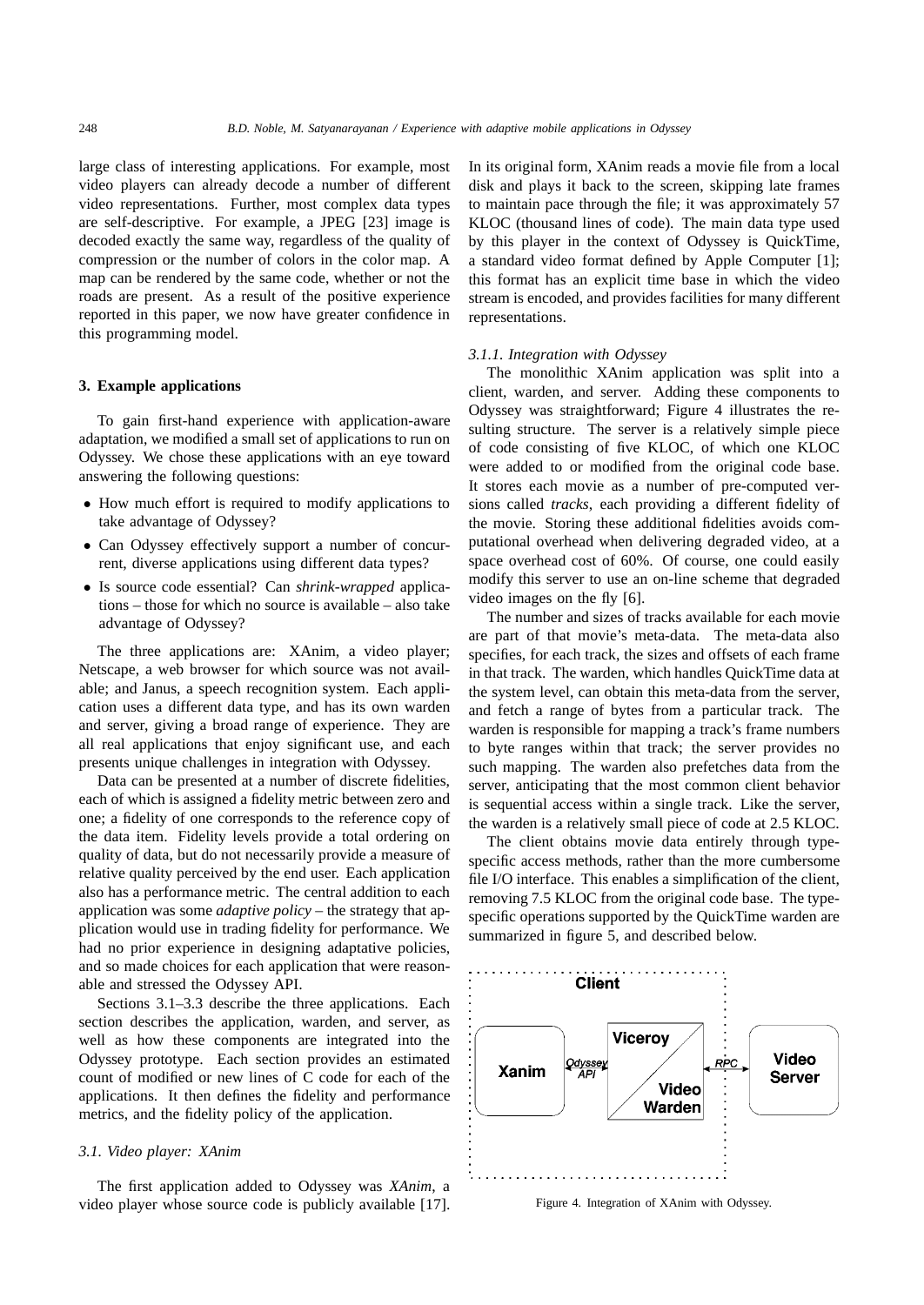| qt_open        | Open a QuickTime movie, return      |
|----------------|-------------------------------------|
|                | a vector of track descriptions, one |
|                | per track.                          |
| qt_getframe    | Get frame number $N$ from track     |
|                |                                     |
| qt_getframe_at | Get the first frame to be dis-      |
|                | played at or after time $t$ from    |
|                | track $T$ .                         |

Figure 5. Access methods of QuickTime warden.

On qt open, the warden fetches the movie meta-data and builds two frame maps. The first maps time offsets to frame numbers for each track of the movie. The second maps frame numbers to byte ranges. Once these are constructed, the warden returns the track summary to the application that called  $qt$  open.

On qt getframe, the warden translates the frame number to a byte range. If the requested frame is in the warden's prefetch buffer, it is returned. If it is not present, the warden returns the frame from a better quality track if it is present. If neither of these are present, the warden fetches it from the server on demand. Less than one KLOC needed to be added to the client to use this interface, in place of the 7.5 KLOC removed from the original.

A background thread belonging to the warden prefetches frames from the last track requested by qt\_getframe; this prefetching is controlled by two parameters, highwater and lowwater. Whenever there are fewer than lowwater bytes in the prefetch buffer, the warden prefetches frames until the prefetch buffer contains at least highwater bytes. If higher-quality frames are present when an application requests a lower-fidelity track, the better frames are retained. Conversely when bandwidth improves, lower-quality frames are discarded and the requested higher-quality ones are fetched on demand.

#### *3.1.2. Metrics and policy*

In the prototype implementation, each movie consists of three tracks. These three versions are: JPEG-compressed color at quality 99, JPEG-compressed color at quality 50, and black-and-white. There is no inter-frame compression. Each track is encoded at ten frames per second.

Individual frame fidelities are assigned as 1.0, 0.50, and 0.01 to JPEG(99), JPEG(50), and black-and-white frames, respectively. Over a single execution of the player, the single achieved fidelity metric is the average of the fidelities of the displayed frames; higher average fidelity means that displayed frames were, on average, of a better quality. Thus a movie with half of its frames displayed from each of the two best tracks would have a fidelity of 0.75.

The client's performance metric is the number of frames it is forced to skip due either to late-arriving frames or a delay in the decoding of some previous frame. If a frame arrives after its deadline, it will be dropped rather than shown. If a frame is more than one frame-time late, then the client will skip past frames that should have been shown while the

late frame was being obtained. Of course, user perception of playback quality is influenced by many factors. For instance, some number of frames dropped consecutively will be perceived as worse than the same number dropped intermittently. This is an important issue that we are still grappling with.

The client's adaptation policy is to play the best quality track possible without dropping any frames. When the client opens a movie with qt open, it calculates the bandwidth required to play each track in the movie. From these calculations, the client derives a set of bandwidth ranges appropriate to each fidelity. These ranges are defined with some overlap, and select for fidelities aggressively. The lower bound in a track's range is set to 95% of the bandwidth nominally required to support it; the upper bound is the minimum nominally required for the next higher track.

After opening a movie, the client places a resource request on the bandwidth for the highest quality track, and begins playing frames from that track. Whenever it is notified that the bandwidth has strayed outside of the bounds for the current track, it changes the track from which it is requesting frames, and places a resource request appropriate to the new track's bandwidth requirements.

This encoding of QuickTime data is well-suited to an adaptive policy that switches between tracks. This is because each frame can be rendered in isolation, without need for some other reference frame. We have begun to remove this restriction for formats that use inter-frame compression, such as MPEG [8], by only switching tracks at reference frames. This keeps the track switch point relatively seamless from the user's point of view. Since the definition of a reference frame is type-specific, enforcing such constraints is properly the responsibility of the warden.

### *3.2. Web browser: Netscape*

Our second application was *Netscape*. At the time we began this work, source code for Netscape was not publicly available. It was chosen expressly as an example of a shrink-wrapped application that can take advantage of Odyssey's support for adaptation.

#### *3.2.1. Integration with Odyssey*

To cope with the lack of source code, Odyssey makes use of Netscape's *proxy* facility. Netscape can use this facility to route all of its HTTP [5] requests for data through a designated process. This process is commonly on a remote host; such a remote process might act as a gateway that is exempt from firewall restrictions, or a caching proxy for a group of machines [10]. In our case, we place the proxy, called the *cellophane*, on the client between Netscape and Odyssey. The cellophane redirects Netscape's requests through the file system to Odyssey. From the point of view of Odyssey, the cellophane is the adaptive application; it is quite small, at three KLOC.

The Web is integrated into the Odyssey name space as a single object. Lookup operations on that object will at-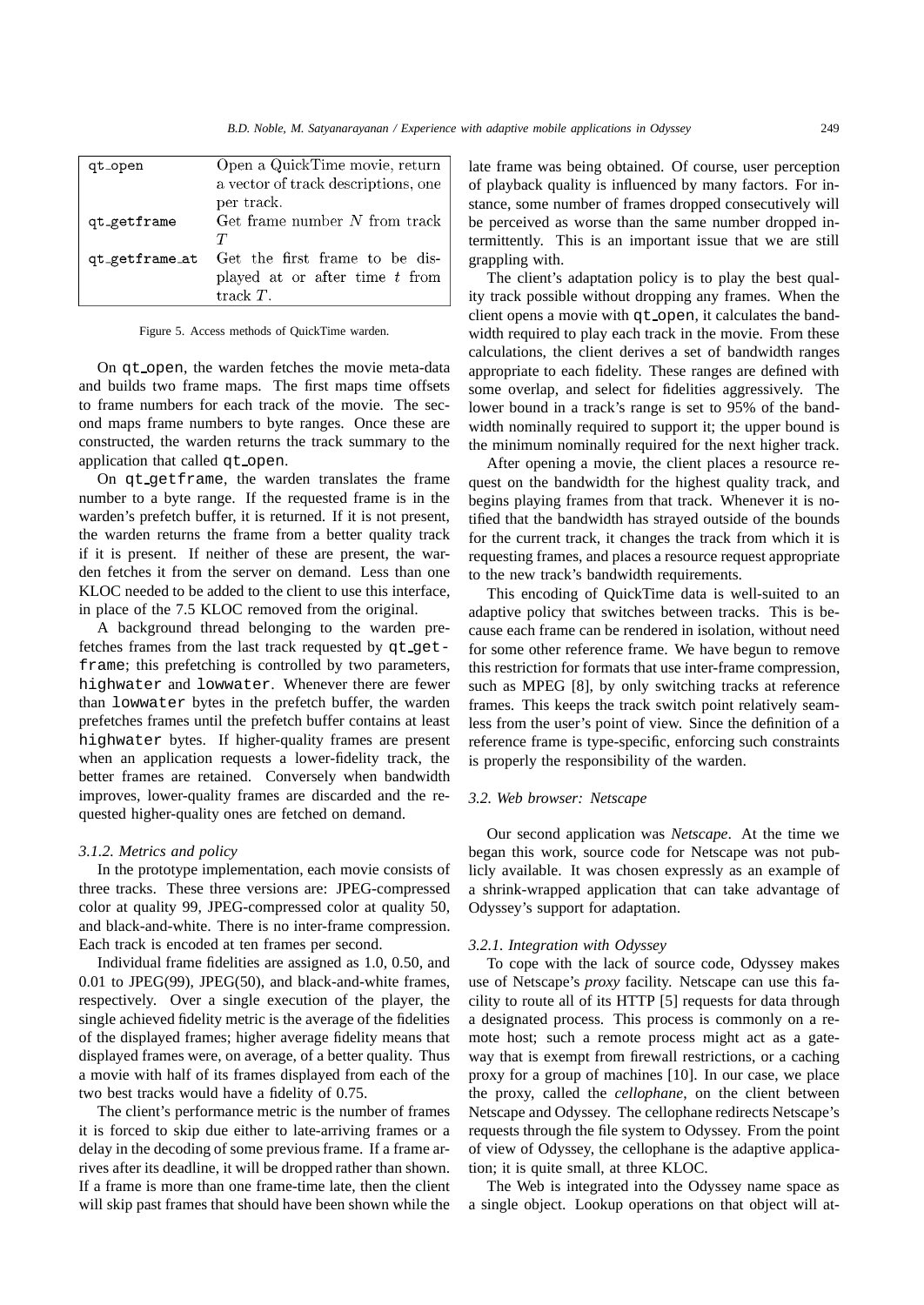

Figure 6. Integration of Netscape with Odyssey.

| webw_setqual | Set desired quality for images      |
|--------------|-------------------------------------|
| webw_getqual | Obtain desired quality for images   |
| webw_sethdr  | Pass along request headers for the  |
|              | next requests                       |
| webw_stat    | Obtain the headers for a particular |
|              | page                                |

Figure 7. Type-specific operations of Web warden.

tempt to resolve the name component as a URL in the Web. Since URLs use the '/' character, which is also used as the UNIX component separator, the cellophane must convert all instances of '/' appearing in a URL to backslashes.

The Web warden, which is less than five KLOC, forwards all of the cellophane's requests to a remote *distillation server*, which is presumed to be well-connected to the rest of the Web. The distillation server, at five KLOC, fetches HTML pages and associated images in response to requests, and forwards them to the HTML warden. It is capable of degrading images on the fly using JPEG compression to shorten their transmission time to the client. These components – cellophane, warden, and distillation server – are depicted in figure 6.

The Web distiller focuses on images for two reasons. First, they make up a majority of all bytes served on the Web [13]. Second, there exists a natural degradation method – JPEG compression – that gives good size reductions while yielding tolerable quality. No such obvious degradation exists for text in HTML pages.

The Web warden exports four type-specific operations; two provide mechanisms to change the fidelity of images, and two are used to help integrate the Web into the client's file system. These tsops are summarized in figure 7.

The webw setqual operation is used by the cellophane to set the desired level of compression for images fetched. It is set based on current bandwidth as described in section 3.2.2. The webw getqual operation is used by the cellophane to query the current quality setting.

The other two operations handle meta-data for HTTP requests and responses. A request for a Web object carries with it *request headers*, which can affect the content of the fetched objects. To pass these request headers to the Web warden, an application uses the webw\_sethdr operation. Each page can have associated with it a separate set of metadata, which an application can obtain via the webw stat call.

#### *3.2.2. Metrics and policy*

The distillation server, in addition to passing images unchanged, has three distinct levels of degradation, for a total of four levels of fidelity. These levels of degradation consist of JPEG compression at quality levels 50, 25, or 5; lower numbers produce lower-quality images with smaller representations. These degraded qualities are assigned fidelity levels of 0.5, 0.25, and 0.05, respectively; the original image is assigned a fidelity level of 1.0. The distillation server degrades only those images for which it is expected to provide a benefit – images 2 KBytes or larger. For smaller images, the effort to distill them takes longer than simply forwarding them on all but the very slowest of networks.

The performance metric for Netscape is the time to load and display a particular HTML object. Netscape's adaptation policy is to load the best quality image possible within twice the expected time to load the reference quality image at 10 Mb/s. This heuristic is based on the following intuition: there is little utility in loading an image faster, since users typically are willing to wait roughly as long as it might take over an Ethernet. However, much longer waits, albeit for better quality images, are not likely to be tolerated. This policy was our initial, educated guess about what sort of delay users would find tolerable; we have not yet carried out the human factors experiments to validate this choice.

For each of the four fidelity levels available, the cellophane selects a bandwidth range appropriate to that fidelity level. These ranges are currently hard-coded in the cellophane, and were based on a small set of experiments measuring times to perform JPEG compression and resulting reduction in size. As the bandwidth between the warden and distillation server changes, the cellophane adjusts the distillation level of images served.

#### *3.3. Speech recognizer: Janus*

The final application modified to take advantage of Odyssey is *Janus* [22], a speech recognition system. Janus takes as input a raw, sampled speech utterance collected from a microphone, and returns the ASCII representation of the utterance. This process is very expensive in both CPU cycles and virtual memory. Since a mobile client is relatively under-powered, it would be useful to offload this computation whenever possible.

The recognition process has two phases. The first is *vector quantization* [18], a signal processing step that transforms the raw speech utterance into a much more compact representation. This phase is relatively inexpensive to compute. The second phase consists of the remainder of recognition, and comprises the bulk of the processing required in recognition.

This application is quite different from the others; speech data is not something that is merely accessed, but rather it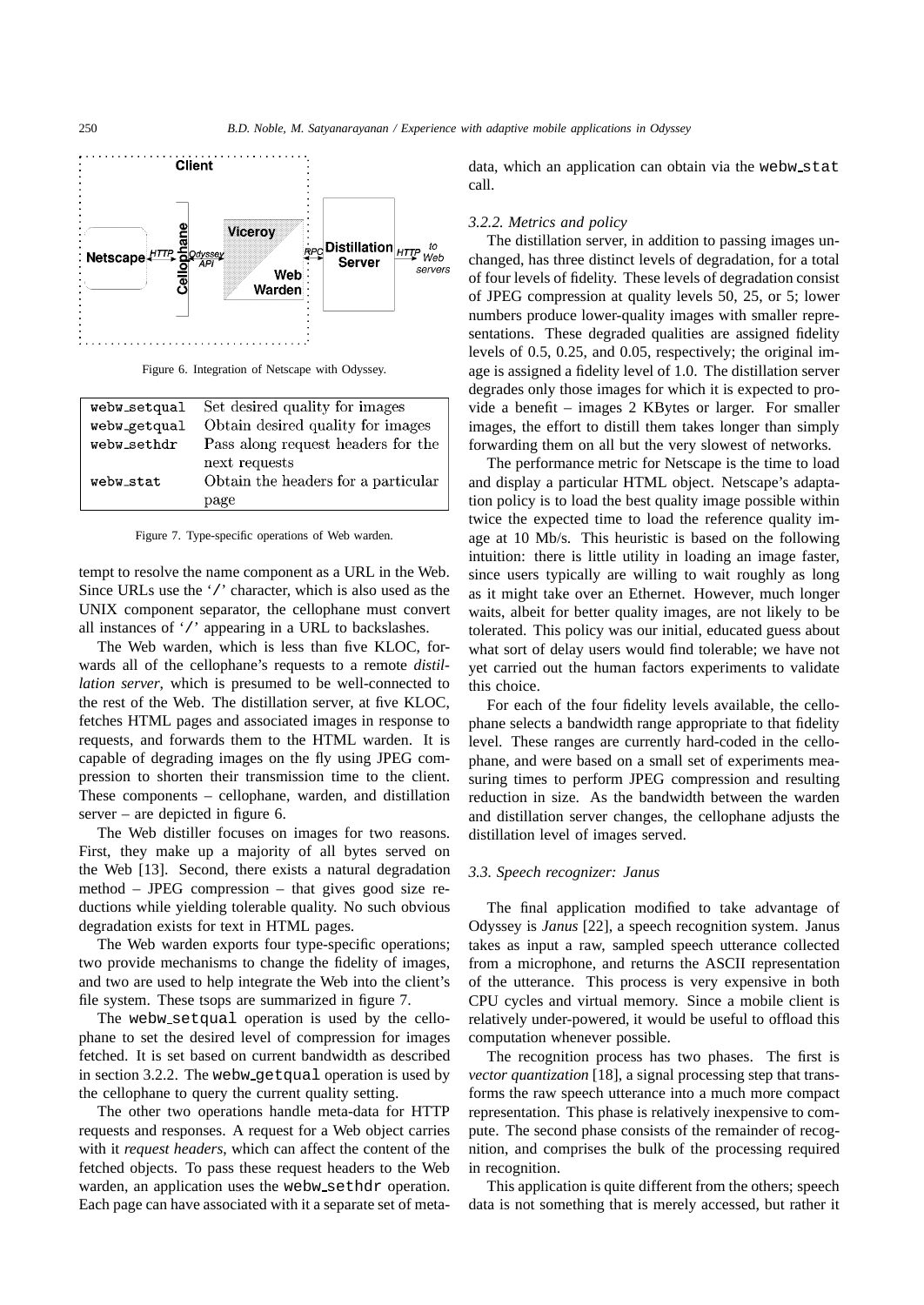is generated at the client and then transformed, possibly elsewhere. Further, speech recognition presents considerable potential as well as challenge for mobile systems. It is especially useful when mobile since it leaves the user's eyes and hands free for other activities [20]. However, the resource requirements for high-accuracy speech recognition are substantial, especially when mobile, since background noise is often high. Adding higher-level semantic processing, such as language translation, leads to even greater demands on computing resources.

# *3.3.1. Integration with Odyssey*

There is a single, distinguished speech object in the Odyssey namespace. Writing an utterance to this object begins recognition; a subsequent read on that object will return the recognized text. A simple front end, consisting of under one KLOC, runs a loop that collects the raw speech utterance, writes it to the speech object, and reads the result.

Each utterance is forwarded to the speech warden, which is approximately two KLOC. The warden can use two different recognition servers, each a full copy of Janus with one additional KLOC to handle communication. These components are illustrated in figure 8.

The warden, when passed a speech utterance, can recognize it in one of three ways. First, it can pass the raw, large utterance to the remote Janus server for full recognition; this is called *remote* recognition. Second, it can pass the utterance to the local Janus server for *local* recognition. Third, it can pass the utterance to the local server for just the vector quantization step, and pass the much smaller result to the remote server for the second phase of recognition; this is called *hybrid* recognition. The warden provides a single type-specific operation, speech setstrat; the front end can use this to select one of the three strategies.



Figure 8. Integration of Janus with Odyssey.

#### *3.3.2. Metrics and policy*

The fidelity metric is very simple in Janus. When performing remote or hybrid recognition, the recognition is the best that Janus can possibly do given a particular vocabulary and grammar. When performing entirely local recognition, the mobile node uses a smaller acoustical model, grammar, and vocabulary. This is an attempt to reduce the computational requirements of speech recognition, so that other tasks may run concurrently; full Janus recognition would swamp all other tasks.

The full recognition is assigned a fidelity of 1.0, the lower quality one a fidelity of 0.5. To help the user cope with this changing accuracy, Janus provides feedback about its behavior via a synthesized voice. This voice informs the user of increases or decreases in the accuracy of recognition.

The performance metric is latency: the time it takes to recognize a speech utterance. The front end knows how fast the server is relative to the client, and can estimate the time it will take to recognize an utterance of a particular length completely on the client, completely on the server, or in hybrid recognition. In the current prototype, we determined these costs empirically and coded them into the decision loop. We are working to incorporate computational power as a resource so that Janus can correctly function on any combination of hardware platforms.

When the front end is given an utterance to recognize, it decides whether remote or hybrid recognition will result in the fastest response; this decision is based on the current bandwidth estimation. If network bandwidth is sufficiently high, remote recognition is best; otherwise, hybrid recognition is best. Because of the severe computational demands of the second phase of recognition, and its lower quality, the front end does not use local recognition unless the connection to the remote host is down, leaving it no alternative.

# **4. Lessons learned**

These applications have been studied as customers of Odyssey's programming interface, and have been under constant improvement for the past year. In the course of building and experimenting with these applications, we validated many of our assumptions about adaptive applications. We have also learned some important lessons along the way. It is important to point out that these lessons are drawn from a fairly small set of example applications, and that we are actively adding to our understanding of them. We plan to increase the number of applications and data types within Odyssey, and to gain experience in their use.

#### *4.1. Ease of porting*

We began this work in the belief that it would not be difficult to modify programs to make use of application-aware adaptation, for two complementary reasons. First, the programming model places the adaptive code outside the main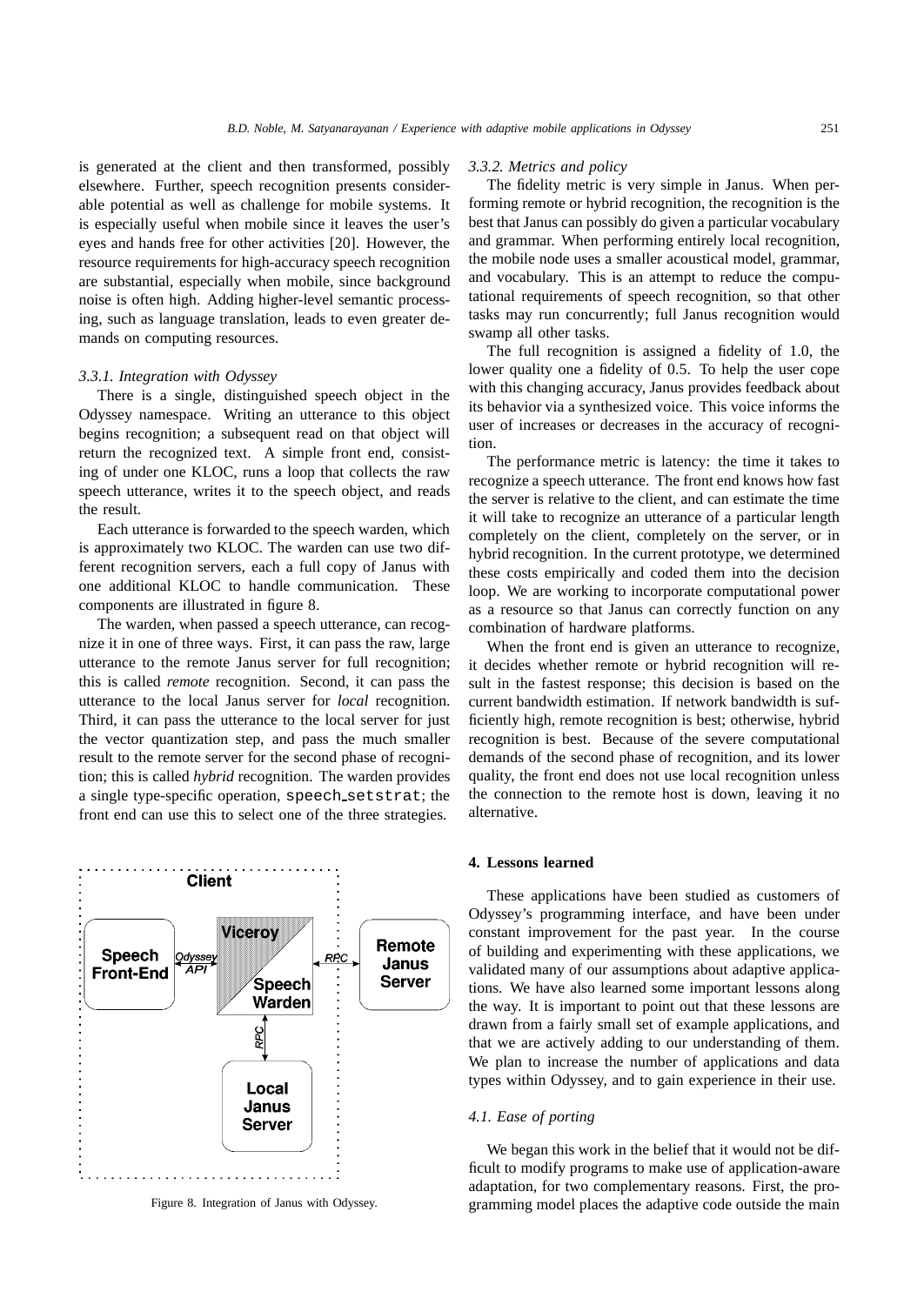body of the application. This both limits the scope of necessary modification, and reduces the degree to which the programmer must understand the application in question.

The second reason is that the applications we had in mind were already capable of decoding multiple representations of a given data type. Therefore, the decision loop can change fidelity and rely on the application to handle it correctly. Some care must be taken to avoid violating application invariants when doing so. For example, our video warden does not change fidelities until forwarding a reference frame – one that can be decoded without reference to other frames.

In fact, it was not unduly difficult to modify our sample applications to take advantage of application-aware adaptation. Each one required at most a few thousand lines of C code. Further, type-specific access methods such as the video warden's frame-level interface allow substantial simplification of an application by removing the code required to map from the file I/O model to more abstract constructs.

#### *4.2. Shrink-wrapped applications*

There are many applications for which source is not available but are nevertheless extremely important. This is true on UNIX-like platforms as well as the Windows variants. For example, Adobe's *Acrobat Reader* is distributed as a binary-only program, and is the standard display application for an indispensable document format [12].

As of this writing, source code to the Netscape browser is publicly available. However, when we began this work, it too was shrink-wrapped. Despite this, incorporating Netscape into Odyssey was straightforward. Netscape's proxy mechanism provides a convenient point at which all data access operations can be intercepted. The intercepting agent – in our case, the cellophane – plays the role of the adaptive application from the operating system's point of view, and the source of data from the application's point of view. One could interpose such an agent between any proxy-capable application and the outside world.

Obviously, shrink-wrapped applications without a proxy mechanism would require a more sophisticated approach for adaptation. However, we believe that such applications can still be incorporated into Odyssey. For example, one could link such applications against a run-time library that intercepted all file and network system calls. The library could then re-route these system calls to a cellophane-like component.

The provision of fidelity levels is the responsibility of the warden. Therefore, the data used by these applications must be in a known format. Without this important restriction, changes in fidelity could not be provided in any sensible way.

#### *4.3. Burden on applications*

Our model of collaboration between applications and the operating system provides for a strict division of duties. The operating system manages resource usage across the machine, while each application need only consider its own goals in making adaptation decisions. Whether or not applications could remain unaware of competitors was an open question when the work began. For instance, it is possible that concurrent applications would land in unstable adaptation ranges, constantly switching between fidelities.

Our experience to date suggests that applications do not need to be aware of one another in the Odyssey framework. While unstable ranges are possible, the applications do not enter them in practice. This is true independent of relative load of the applications. However, we suspect that collaborative applications that choose to make their relationship known to the system can make even better adaptation decisions. For instance, in a collaborative task that included audio and video conferencing and a shared whiteboard, the viceroy could be told that video bandwidth should be sacrificed in favor of the audio stream or the whiteboard updates.

# *4.4. Balancing agility and stability*

While the adaptive policies embodied in our sample applications are reasonable first attempts, some care is required to produce effective adaptive algorithms. As an anecdotal example, consider our current version of XAnim. The perceived difference in quality – the *perceptual distance* – between the highest and middle video fidelities is not great. One must look closely to detect when a change in fidelity between these two levels has occurred. As a result, it is not very disconcerting to a user if the video player switches rapidly between them. However, the perceptual distance between the middle fidelity and the lowest one – between low color and black and white – is very large. Each time the video player switches between these fidelities, it is immediately noticeable to the user. The experience of watching the video player rapidly switch between these two fidelities is jarring.

To account for this, we are exploring the idea of using perceptual distance to limit the rate at which changes are tolerated by the video application. When bandwidth drops substantially, the video player must switch to the black-andwhite fidelity, else it will lose frames. However, the player is sceptical of a subsequent increase in bandwidth. Rather than aggressively switching back to the medium or high fidelity, the player waits a few seconds. If the increase is transient, the player will not be forced to oscillate. If the increase is long-lived, the player will show sub-optimal frames until switching, but the overall user experience is improved.

Two things are required to quantify and ground this technique. First, we must better understand how to assign fidelity metrics to data. In addition to having total ordering, fidelity should express relative quality in terms of user perception. Second, we need to be able to map from quantitatively meaningful fidelities to a good adaptive algorithm. Such an algorithm would scale reluctance to improve from one fidelity to another with the difference between those fidelities.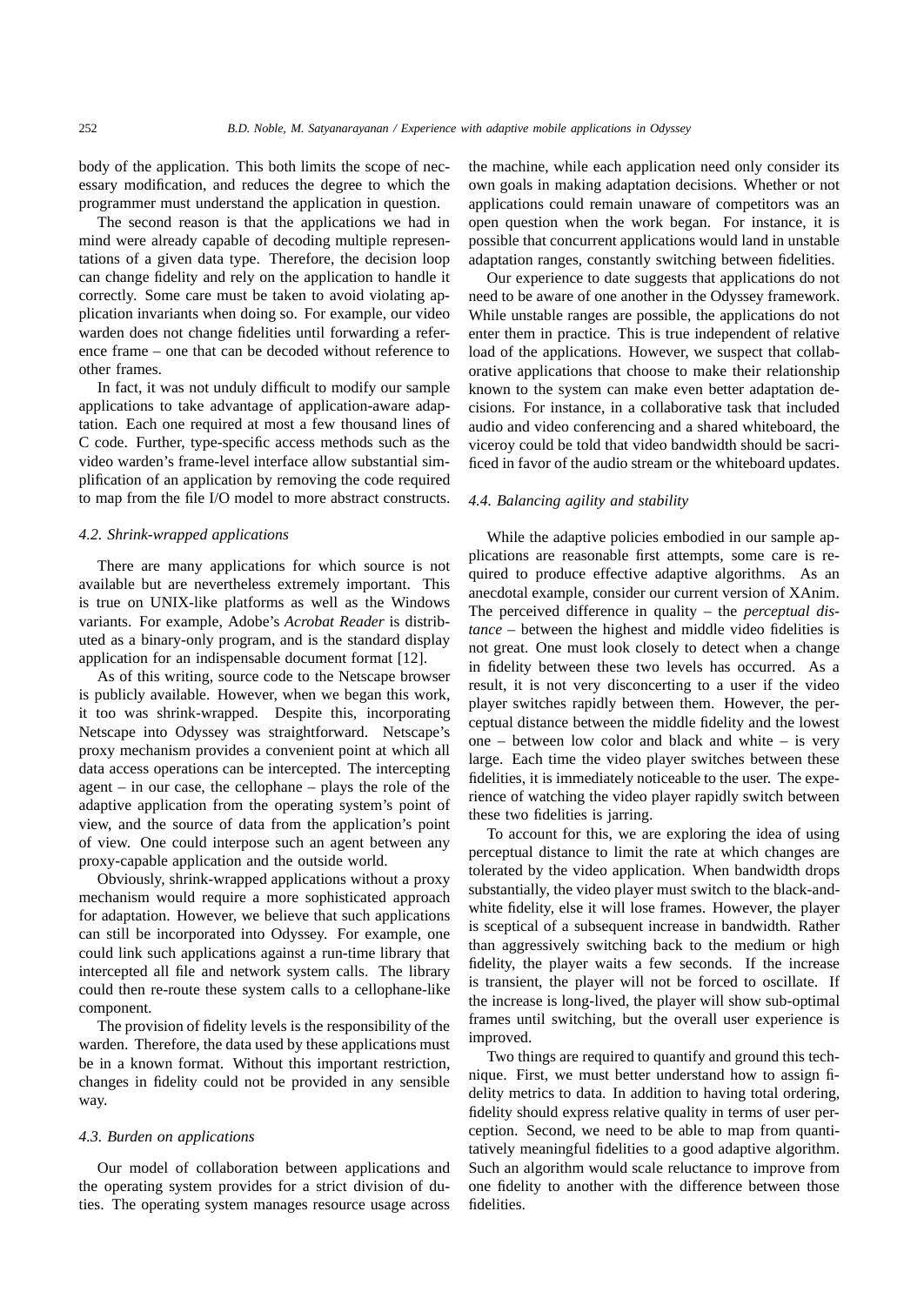# *4.5. User feedback*

In a world as dynamic as that of a mobile client, users require some feedback about when a change has occurred, and why. For the video application, changes that affect quality are evident; the movie provides a time base that provides an obvious way to track fidelity changes. For Netscape, the feedback is more subtle. It is not clear that changes in quality from one page to the next can be tracked by users; they may blame the page author rather than their network connection for a poor quality image.

We anticipated the need for some amount of feedback to users. For example, when Janus switches to lower fidelity recognition, the user is informed by a synthesized voice. Likewise, when connection to the remote server is reestablished, the user is also informed. Without such a mechanism, the only feedback available would be less accurate recognition; it might take several utterances for the user to pinpoint what has gone wrong.

This idea of adding mechanism to provide feedback could be extended to revealing information about the state of the mobile client generally; users of our demonstration system sometimes report confusion about why fidelity changes happen when they do. For example, a small light in a corner of the screen could indicate network health; a green light would indicate a strong network connection. A weak connection would be signified by a yellow light, and a red light would indicate that the client is completely disconnected. Having such a mechanism could help the users explain fidelity changes, reducing the potential for frustration while using the system. Ebling [4] has demonstrated the importance of such a *translucent* interface for usability in mobile computing.

Such feedback can go both ways. There are cases where the user can help Odyssey make better decisions about how to divide up available resources, since not all applications are of equal importance to him. For example, the user might be intently watching a video report from a news agency, while only paying cursory attention to financial reports in the background. If the user's preferences could be made known to the system in a simple way, the news report could be allocated more bandwidth.

# *4.6. Writing adaptive applications*

Our experience also suggests some guidelines for those writing new adaptive applications. The first rule of thumb is to craft the application in such a way that decoding and using various representations is quite natural. This renders the division of control and processing simple. Second, one must have a reasonable picture of resource consumption at various levels of fidelity, as well as how those fidelity levels map to user experience. Third, the placement of typespecific access methods in the warden can greatly simplify each application using that type; doing so is worthwhile.

## **5. Conclusion**

Application-aware adaptation shows significant promise as a technique to cope with the constantly changing world of a mobile client. We have constructed a prototype system, called Odyssey, that provides adaptive services to applications, and modified three real-world applications – a video player, a Web browser, and a speech recognition system – to take advantage of those services.

In the course of building and experimenting with these applications, we have learned several things about adaptive applications generally. They are not particularly difficult to construct, even in one case where source code to the original application was not available. They can be built in isolation, but run together without undue difficulty. While there is not yet a principled technique to construct adaptive algorithms that provide the best user experience possible, there is clearly a need to provide simple feedback to the user about what the system is doing. Our work in this area is ongoing; we are adding more applications and data types to Odyssey. As we gain experience in using them, we hope to better understand what makes an adaptive algorithm better or worse from a user's point of view.

## **Acknowledgements**

The development of Odyssey and its applications is the product of the effort of many people; without them, this work would have been impossible. Jason Flinn modified Janus to produce the speech server, warden, and client. Likewise, Dushyanth Narayanan incorporated XAnim into the Odyssey framework. Eric Tilton produced the infrastructure supporting Netscape, and Kevin Walker built much of the measurement infrastructure that led to the lessons reported here.

This research was sponsored by the Defense Advanced Research Projects Agency (DARPA), Air Force Materiel Command, USAF under agreement number F19628-96-C-0061, the Intel Corporation, AT&T, and Lucent Technologies.

The views and conclusions contained herein are those of the authors and should not be interpreted as necessarily representing the official policies or endorsements, either expressed or implied, of Intel, AT&T, Lucent, DARPA, or the U.S. Government.

## **References**

- [1] Apple Computer, Inc., *Inside Macintosh: QuickTime* (Addison– Wesley, 1993).
- [2] S. Cen, A software feedback toolkit and its application in adaptive multimedia systems, Ph.D. thesis, Department of Computer Science and Engineering, Oregon Graduate Institute of Science and Technology (October 1997).
- [3] S. Chen, N. Bambos and G. Pottie, On power control with active link quality protection in wireless communications networks, in: *IEEE Proc. 28th Annual Conf. on Information Sciences and Systems* (1994).